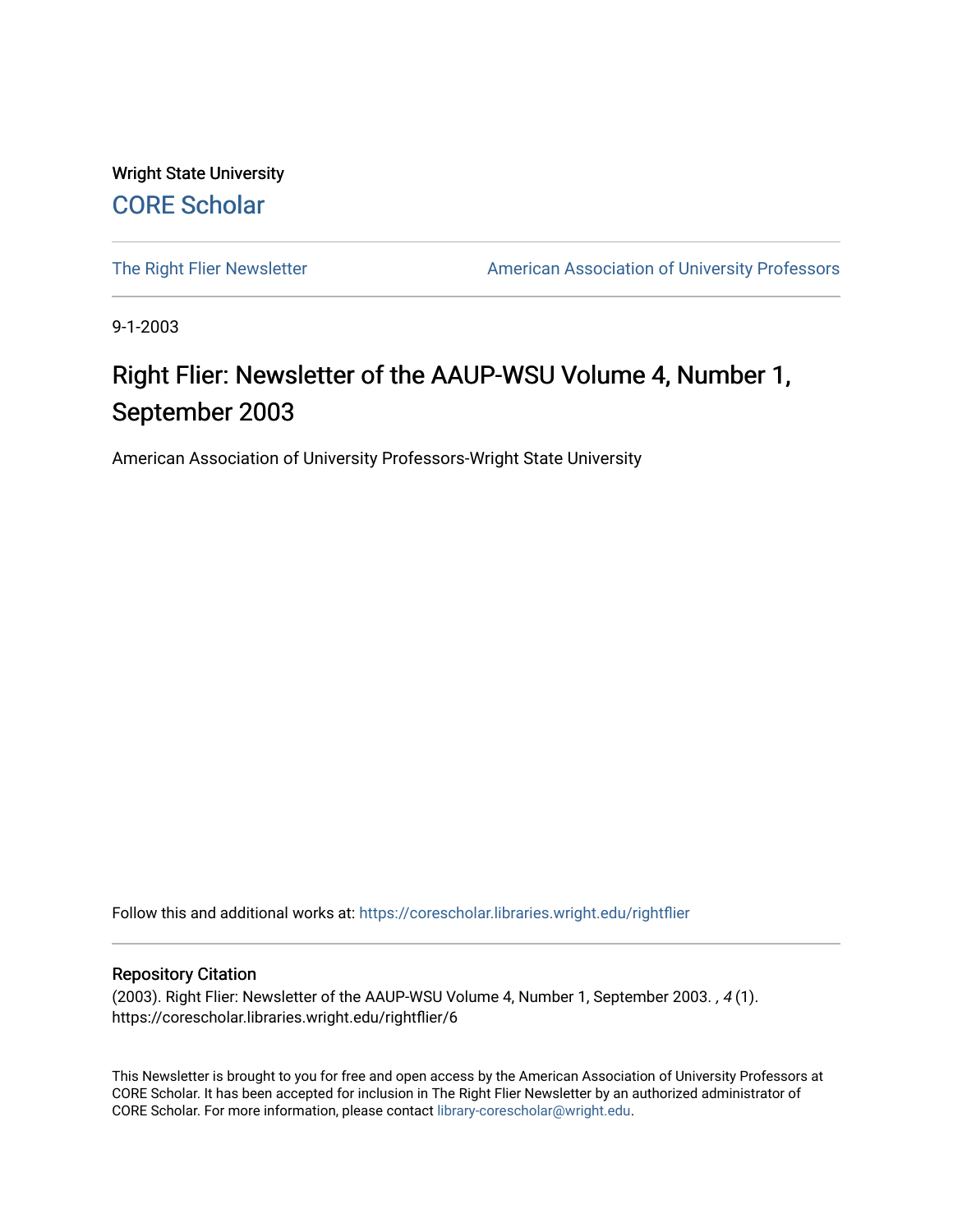# **The Right Flier**

**Newsletter of the WSU-AAUP Volume 4, Number 1, September 2003** 

#### **Grievance and Contract Administration Information**

The Executive Committee is pleased to announce that Dr. David Barr, Professor of Religion, has accepted the position of *Grievance and Contract Administration (GCA) Officer.* He brings a wealth of experience and expertise to the position as a member of the second negotiating team, the former President of the Faculty, and the former director of the Honor's program at Wright State University. We wish him success in his new position.

Regular chapter members who are interested in training for the position of*Assistant GCA* are encouraged to contact David Barr at david.barr@wright.edu. For more information about the process of grievance and contract administration, please see article below by David Barr.

# **Know Your Rights**

By David L. Barr Grievance & Contract Administration Officer, WSU-AAUP

I hope you never have to deal with me in my new role as AAUP Grievance Officer, but then I hope for world peace and an end to poverty. Certainly a few of you will call on me for assistance in resolving issues that arise under our contract. This is the first of periodic (he says vaguely) reports on the status of grievances and the process for filing them.

#### **Staff**

The AAUP executive committee has recently expanded our ability to assist you by appointing a grievance committee, consisting of Mel Goldfinger, Charles Hartmann, and me. All three of us have extensive experience in the university and Mel brings a wealth of experience in the grievance process. I will be chairing the committee, which will meet regularly to discuss and allocate cases. We are all available for consultation, but in general complaints should be directed first to me (david.barr@wright.edu or 775-2293).

#### **History**

In the past year we have processed twenty-nine cases (grievances, inquiries, or disciplinary questions), three related to promotion and tenure, eight related to compensation, and sixteen on other issues. In addition, there are currently five cases at some stage of the grievance process. Of those already resolved, twentythree were resolved in favor of the bargaining unit member, while five were resolved for the other side. Most were resolved through a process of reasonable compromise.

#### **Process**

In general terms, the grievance process consists of 3 possibly 4 -- stages. In the preliminary stage, one attempts to resolve the issue through a meeting of the bargaining unit member and the administrator involved. It is important at this stage that you formulate your complaint as precisely as possible and base it on some provision(s) of the contract. (See the Grievance Form at http://www.wright.edu/admin/aaup/GrievanceForm.pdf) We are available for consultation at this stage. The next stage -- called Step One in the contract -- involves the filing of a formal grievance and a meeting that involves the administrator, the grievant, and one of the grievance officers who will be handling the case. This grievance must generally be filed within forty days of the event giving rise to the grievance. (See the contract, Article 16.4 for the official details.) If the grievance is not resolved at this level, it proceeds to Step Two, a meeting of the grievant and the grievance officer with the provost. Nearly all grievances are resolved at or before this stage. If it is not, and if it is of sufficient importance and merit, the AAUP may submit the grievance to binding arbitration. This action is taken only by the authorization of the Executive Committee.

This summary is meant only to give a broad view of the grievance process. You are encouraged to study the official description in Article 16 of the contract. If you want a copy of the contract, contact the AAUP office by email (connie.jacobs@wright.edu) or phone (775-3608), or just stop by 016 Millett Hall -- next to the mailroom. Or read it on line at:

http://www.wright.edu/admin/aaup/Contract.html

### **Party Time!!!**

Friday, September 19 (5-7 pm) Millett Hall Atrium Music by *The Wright Proft* Cash Bar and Free Food

If you plan to attend please RSVP by September 12 to: Conniejacobs@wright.edu or x3608